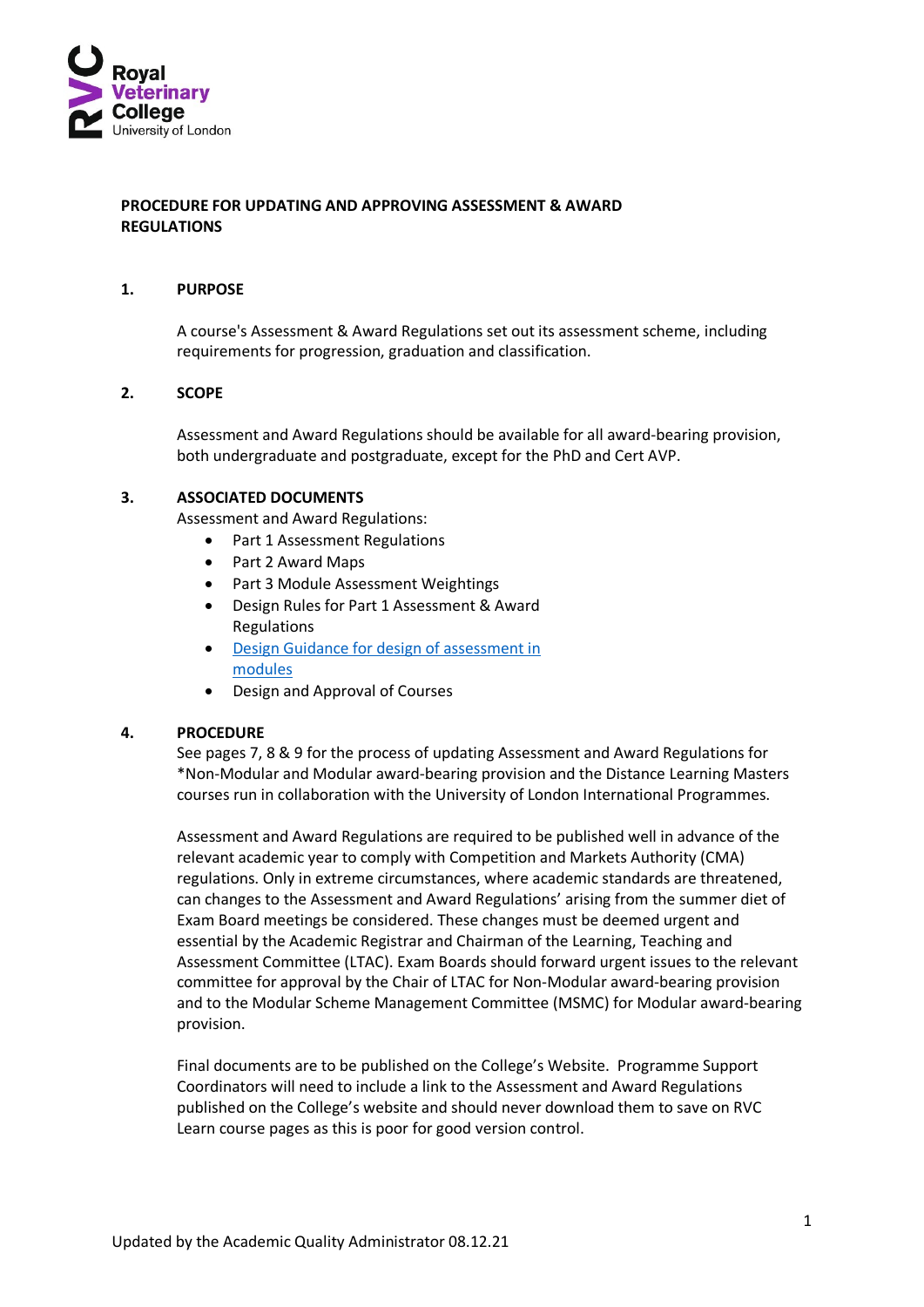\*Non-Modular award-bearing provision could loosely be described as the professional degrees or those leading to professional registration = BVetMed, BSc Animal Health and Disease, BSc/FdSc Veterinary Nursing, MVetMed, Cert AVP, PG Dip Veterinary Clinical Practice and PG Cert in Veterinary Clinical Studies.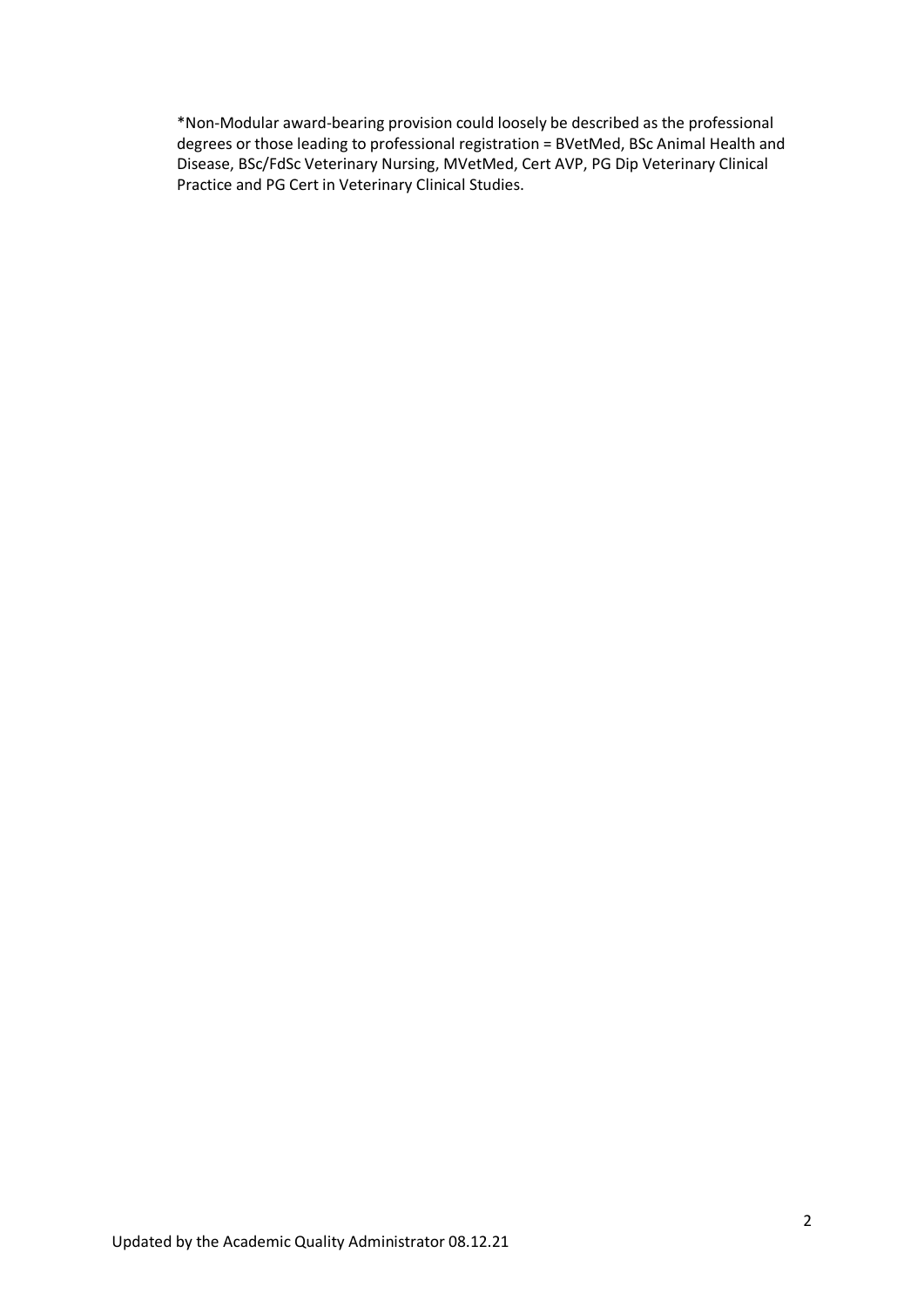## **EXEMPLAR: ASSESSMENT AND AWARD REGULATIONS TEMPLATE (Part 1):**

# **Year / Part: Applicable to Academic Year: Aspects of Course Covered by Examination: Form of Examination Written Papers Practical Tests**

**Requirements for Entry to the Examinations**

**Marking Criteria (***Examples below)*

# **Written Examinations (except MCQs & EMQs), In-Course Assessments and Assignments:**

The appropriate College Common Grading Scheme will be used for marking depending on the type of assessment. The Common Grading Schemes available are:

- Common Grading Scheme (LAQ)
- Common Grading Scheme (Reflective Writing)
- Common Grading Scheme (CPRQ Postgraduates)

# **Multiple Choice Questions**

The number of marks available for each type of question will be clearly stated on the examination paper. A question left unanswered or deleted by the candidate will score zero. The pass mark for MCQ examinations as a whole will be set according to approved and accepted standard setting protocols, normalised and then scaled.

# **Research Projects**

**Course:**

The College Common Grading Scheme (Projects) will be used as appropriate.

# **Oral Presentations & Oral Examinations**

The RVC marking scheme for Oral Presentations will be used for all appropriate presentations and the marking scheme for Masters Research Project Reflective Oral Exams will be used for appropriate Oral Exams.

## **Teaching Presentations & Poster Presentations**

The College's 0-10 marking scheme, the RVC marking scheme for Oral Presentations and the marking scheme for Poster Presentations will be used as appropriate.

# **OSCE**

A pass mark will be set for each OSCE station according to approved and accepted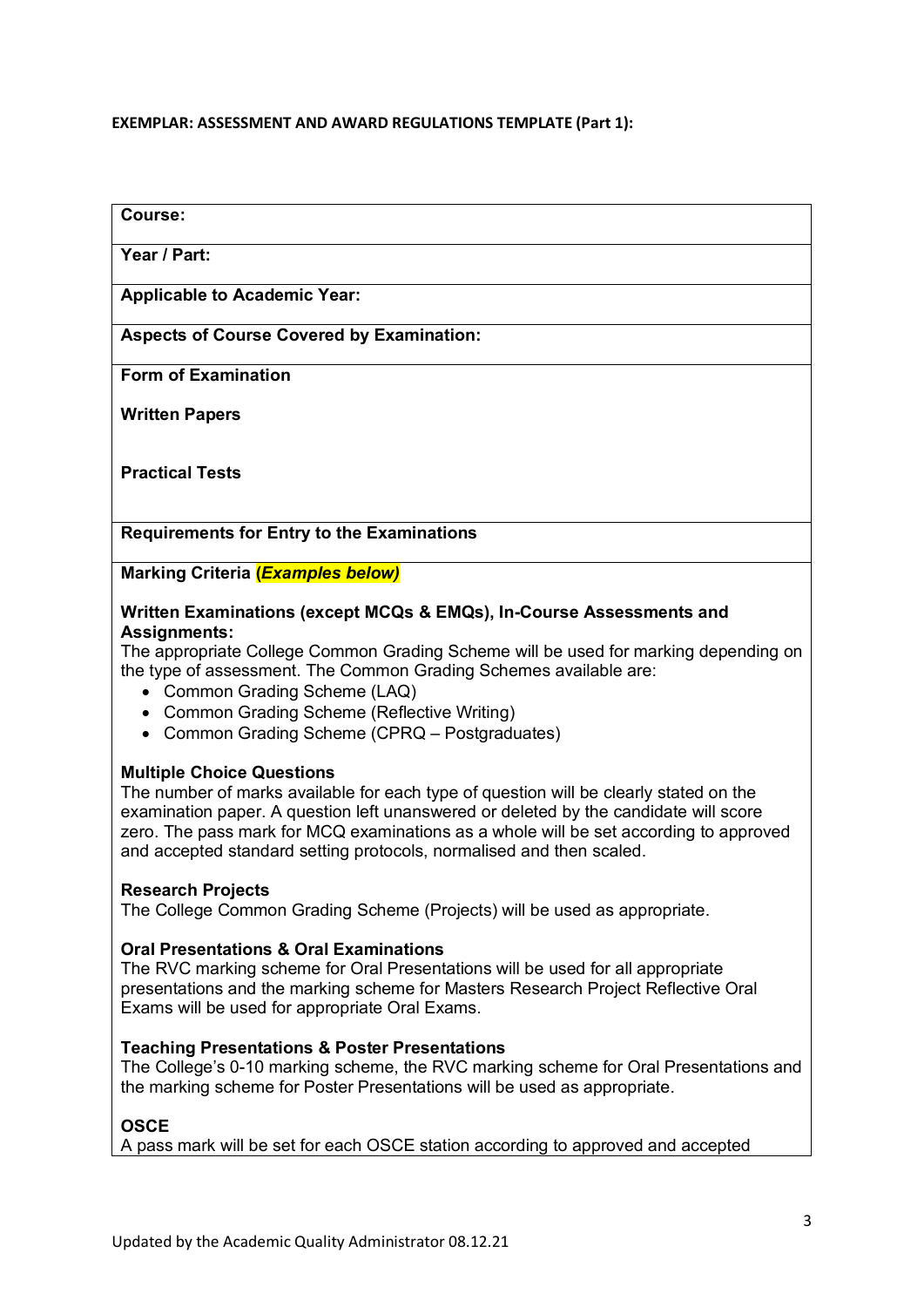standard setting protocols. The minimum number of stations to be passed will also be set. The final mark will then be normalised and scaled.

| Allocation of Marks and any Additional Requirements ( <b>Examples below</b> ) |                                                                    |                  |              |  |  |
|-------------------------------------------------------------------------------|--------------------------------------------------------------------|------------------|--------------|--|--|
|                                                                               |                                                                    | <b>First Sit</b> | <b>Resit</b> |  |  |
|                                                                               | <b>Written Paper 1</b>                                             | 31.5             | 35           |  |  |
| ii.                                                                           | <b>Written Paper 2</b>                                             | 22.5             | 25           |  |  |
| iii.                                                                          | <b>Written Paper 3</b>                                             | 22.5             | 25           |  |  |
| iv.                                                                           | <b>Structured ISF Oral</b>                                         | 13.5             | 15           |  |  |
| v.<br>vi.                                                                     | In-Course Assessment 1 - Term 1<br>In-Course Assessment 2 – Term 2 | 7.5<br>2.5       | 0            |  |  |

## **Requirements to Pass Overall and Progress to the Next Stage**

First Sit

Resit

# **Consequences of Failure**

## **Honours, Classification & Awards**

## **Disclosure of Marks (***Standard Phrase)*

Results will be published by candidate number.

## **Absence From In-Course Assessment** *(Standard Phrase but can be slightly modified)*

Where a student has an *allowable* absence, s/he will be marked absent (A) from a summative assessment. Where a student has an A, and there are two or more in-course assessments in the year, the marks awarded will be the average of the other in-course assessment marks gained by the student.

90% of the marks for the year must be attributed to results of direct assessment i.e. no more than 10% of marks can be attributed to Absent (A) marks.

An allowable absence is one that is for a significant unforeseeable event such as illness.

Any other foreseeable absence will only be considered allowable if agreed by the Academic Progress Committee and this will only apply in very strictly limited circumstances.

A student absent for any other reason will be awarded 0 (zero) for the assessment.

**Late Submission of Work** *(Standard Phrase – but need to highlight what is a major piece of assessment)*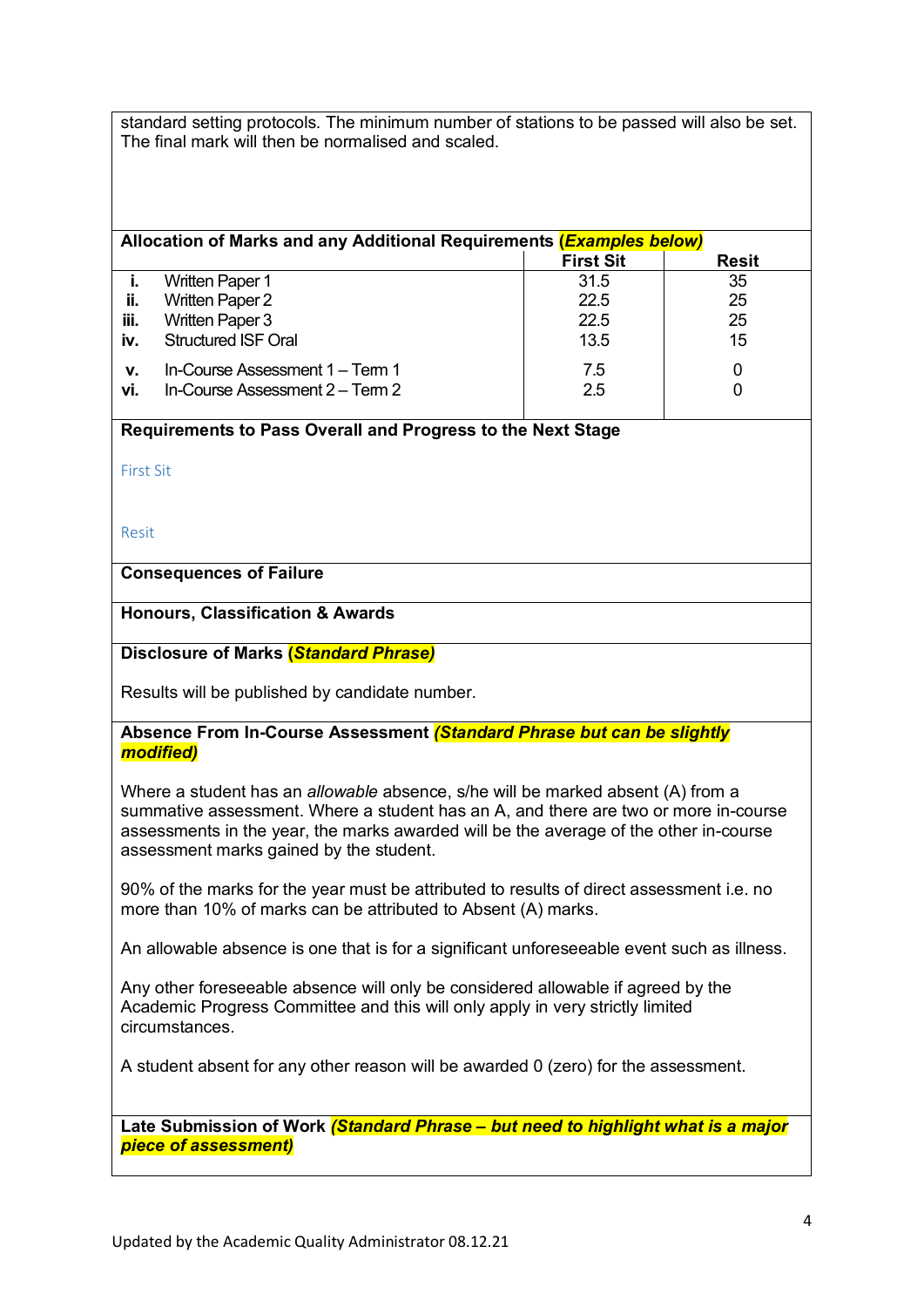Reports, Projects and Assignments submitted after the due deadline will be subject to the late submission policy set out in the College's General Assessment Regulations.

## **Requirements to Progress to the Next Stage of the Course (***Examples below)*

Candidates are required to have submitted an Extended Essay.

In addition to passing overall (see section 8 above) a student must have completed at least 6 weeks of AHEMS (in accordance with the AHEMS guidelines applicable to their year of study) prior to the start of BVetMed Year 2. A student who has not completed 6 weeks will normally be required to delay their progression to the next year.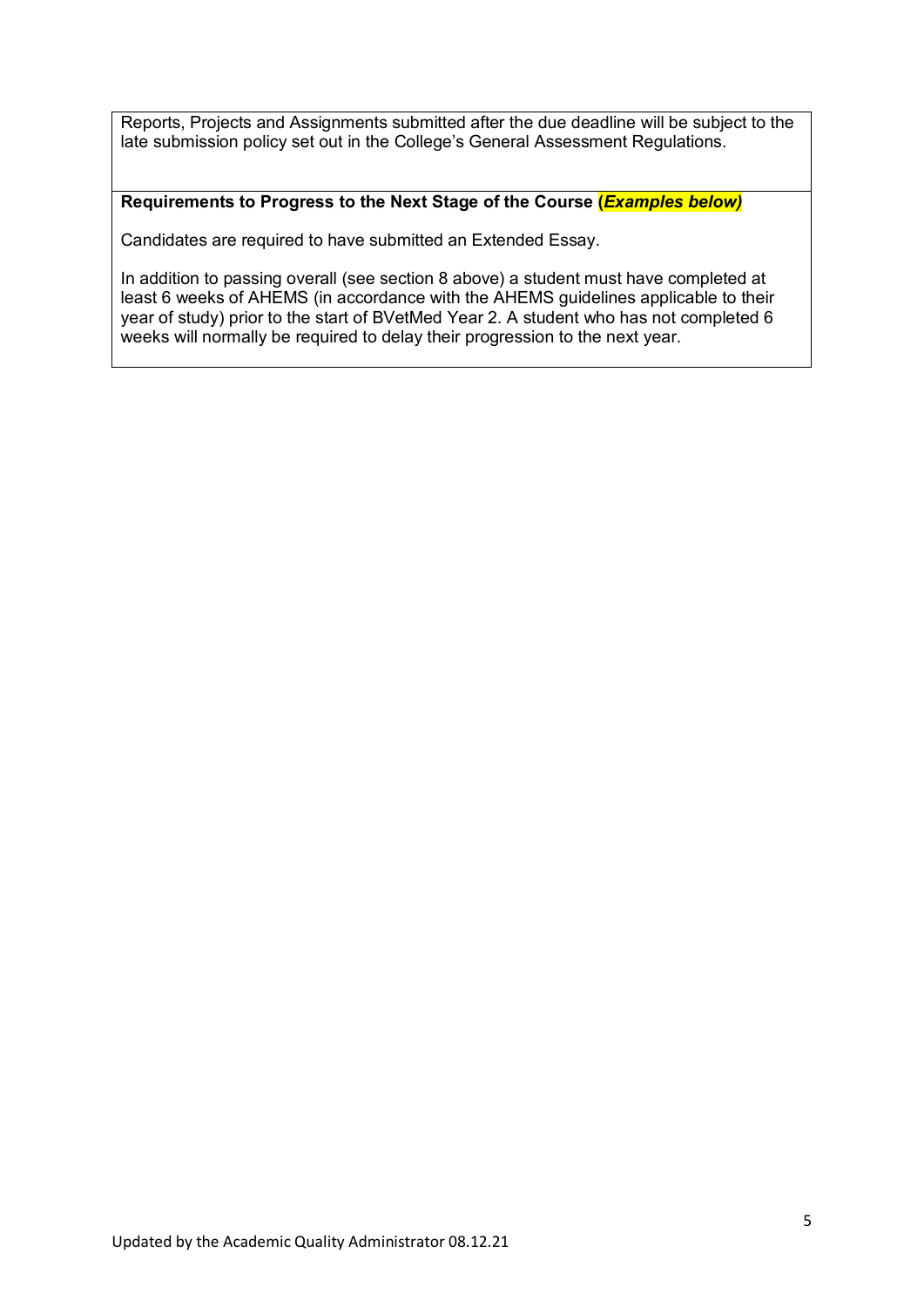## **Assessment and Award Regulations**

## **Part 1 Design Rules**

Everything in plain type is advice from the Academic Registrar. We strongly suggest seeking advice and guidance of exams office before seeking approval at any academic committee.

# *Everything in italic large print is a 'Design Rule' approved by Academic Board.*

## **1. Course:**

Be specific and accurate with the title (Science or Sciences?).

Ensure if the title has changed you have the right title for the right year/cohort.

## **2. Year:**

Be specific and be prepared to change to 'part' if year is not appropriate.

**3. Applicable to Academic Year:**

Be specific if the course does not run to a normal academic year give a full description e.g. "For students commencing the relevant modules in January 2010"

**4. Aspects of course covered by Examination:**

Describe the modules / stages or period of the course covered.

**5. Form of Examination:**

List the types of examinations used. e.g; Written Exams, Practicals, OSCEs, Spot Tests. Especially with written examinations give enough detail to show 'form' and load e.g. 'Essay Paper up to 3 hours'.

Further detail is of doubtful value. The setting of exams contains more steps beyond the regulation. The nature of the questions, the design of choice or compulsory sections, the view of externals all have to be seen collected together to decide upon a sound paper. Leave room in the regulations for this valid and valuable process to take place.

*No course may have an oral exam only at re-sit*

*Modular courses should follow* Guidance [for Design of Assessment in Modules](http://www.rvc.ac.uk/Media/Default/About/Academic%20Quality,%20Regulations%20and%20Procedures/Examiners%20and%20Assessment/Assessment%20Rules%20-%20Guidance%20for%20design%20of%20assessment%20in%20modules%20PDF_310316.pdf).

**6. Requirements for Entry to the Examination**

Not often used now. If there is a qualifying examination part way through the year – put it here.

*Attendance requirements to permit entry to the examination are not allowed unless specifically approved via Learning Teaching and Assessment Committee (LTAC).*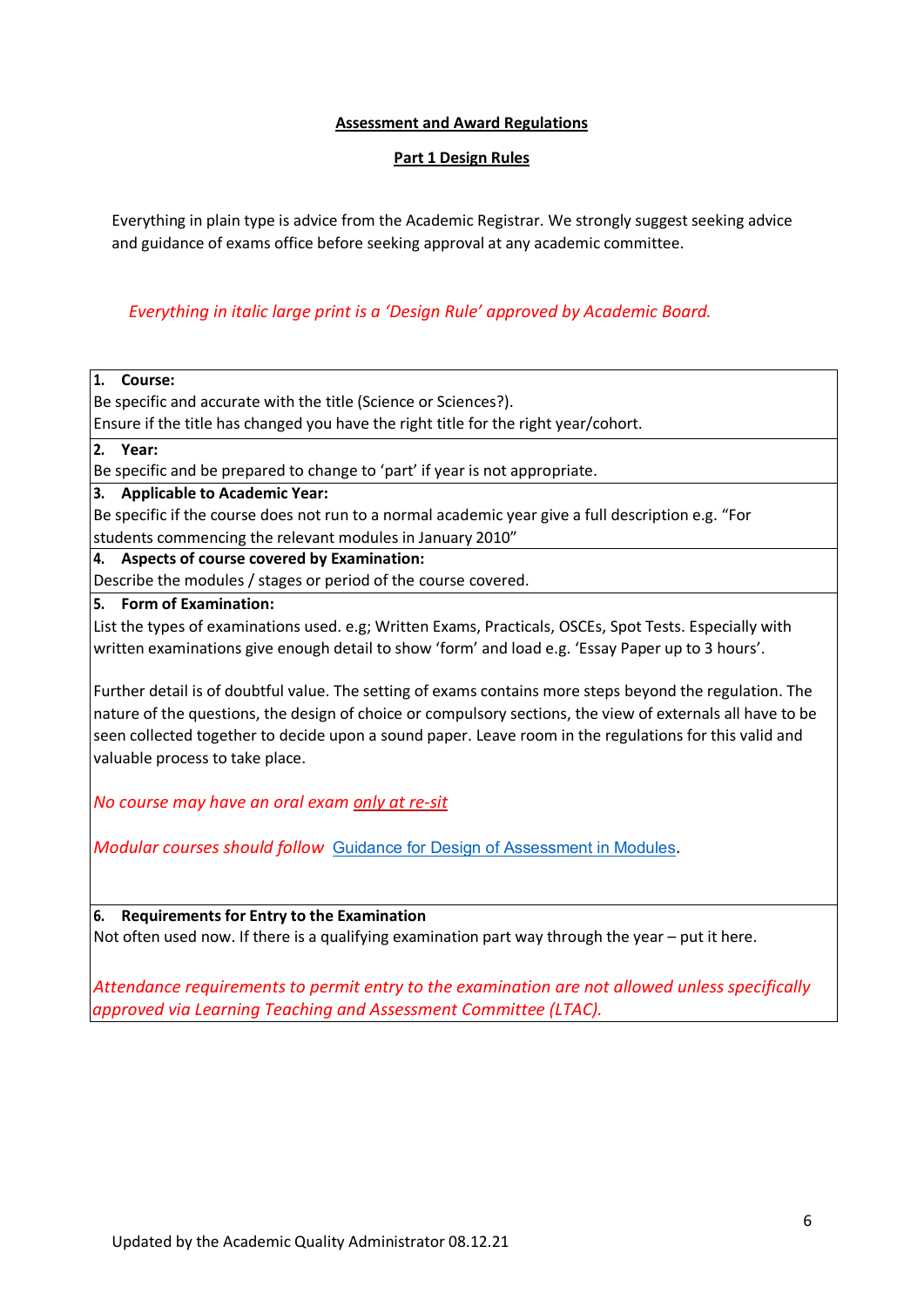# **7. Marking Criteria:**

Use the stock phrases for: Standard Set Multiple Choice Questions MCQs / EMQs (?? Find full meaning), Standard Set Practicals, Non Standard Set Multiple Choice Questions MCQs

Cross refer to College Marking Criteria (Common Grading Scheme or 0-10 Marking Scheme) for other types of assessment.

So this section is simply about adding in the relevant phrases.

## **8. Allocation of marks and any additional requirements:**

Show the marks allocated to each assessment for both the first sit and re-sit attempt. There is no requirement for this to add to 100 (in fact use a total which gives nice round numbers for the individual components). However, if you are going to refer to % later on use the stock phrase about 'scaling'.

Check it over and make sure you have enough details here so that the reader can calculate marks and determine pass / fail. Try it out to see if the outcome of various connotations is what you want.

*In BSc degrees the project module marks must be 80% for the written 10% for supervisor's marks, 10% for presentation.*

*Re-sit examinations should be specified for all years/stages of courses, their components and the allocation of marks.* 

*Where the course is modular/credit based then students would be expected to re-sit failed modules only. Where a course is not modular/credit based then a representative set of re-sit assessments/exams should be specified*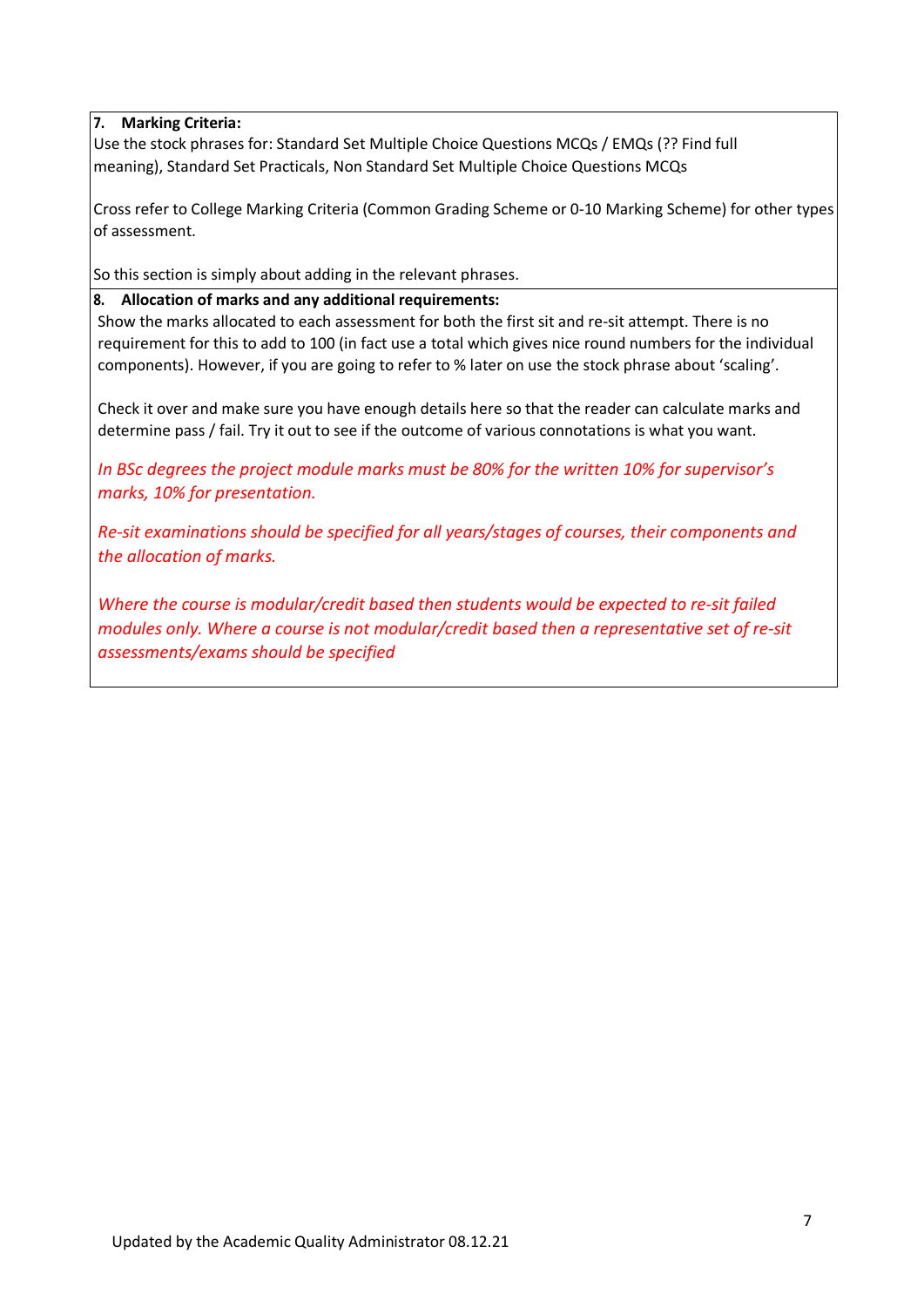## **9. Requirements to Pass Overall and any additional requirements:**

This requires thought. The progression rule must comply with Section 6 of the [QAA FHEQ.](https://www.qaa.ac.uk/quality-code/qualifications-frameworks) This is about ensuring progression and award are in line with learning outcomes. For a modular course this means most modules would have to be passed, especially compulsory ones. See our particular rule for non-modular courses.

Keep phraseology and presentation simple and clear as possible. Describe requirements for first and re-sit.

e.g. 'To have obtained 50% from the aggregated average of all of the marks listed in 7 above and to have obtained at least 40% for Paper 3'

Always use 'and' 'or' to be precise. Bullet points alone are ambiguous.

If it is getting too complicated go back to the designers - it might well be too complex and likely to cause unjust failures. Similarly, watch out for too many (more than six) individual 'hurdles' (qualifiers) – again unjust failure might ensue.

## *Integrated non-modular courses.*

*The requirement to pass must be that the aggregate of all of the marks for the year/stage must be a pass. (i.e. weight and average all marks obtained). If the pass contains subdivisions i.e. must pass 'x' and must pass 'y' then these must be justified by a written rationale at the time of approval. Only a few subdivisions would be expected in any year/stage.*

*Anything passed at the re-sit stage shall have a capped mark (40% for BSc/MSCi, PGDip, PGCert, 50% for MSc and BVetMed).*

# **10. Consequence of Failure:**

*All years / stages should have a right of re-sit.]* Use the stock phrases regarding taking re-sits and right of appeal. We suggest that these are considered and agreed in liaison with the exams office.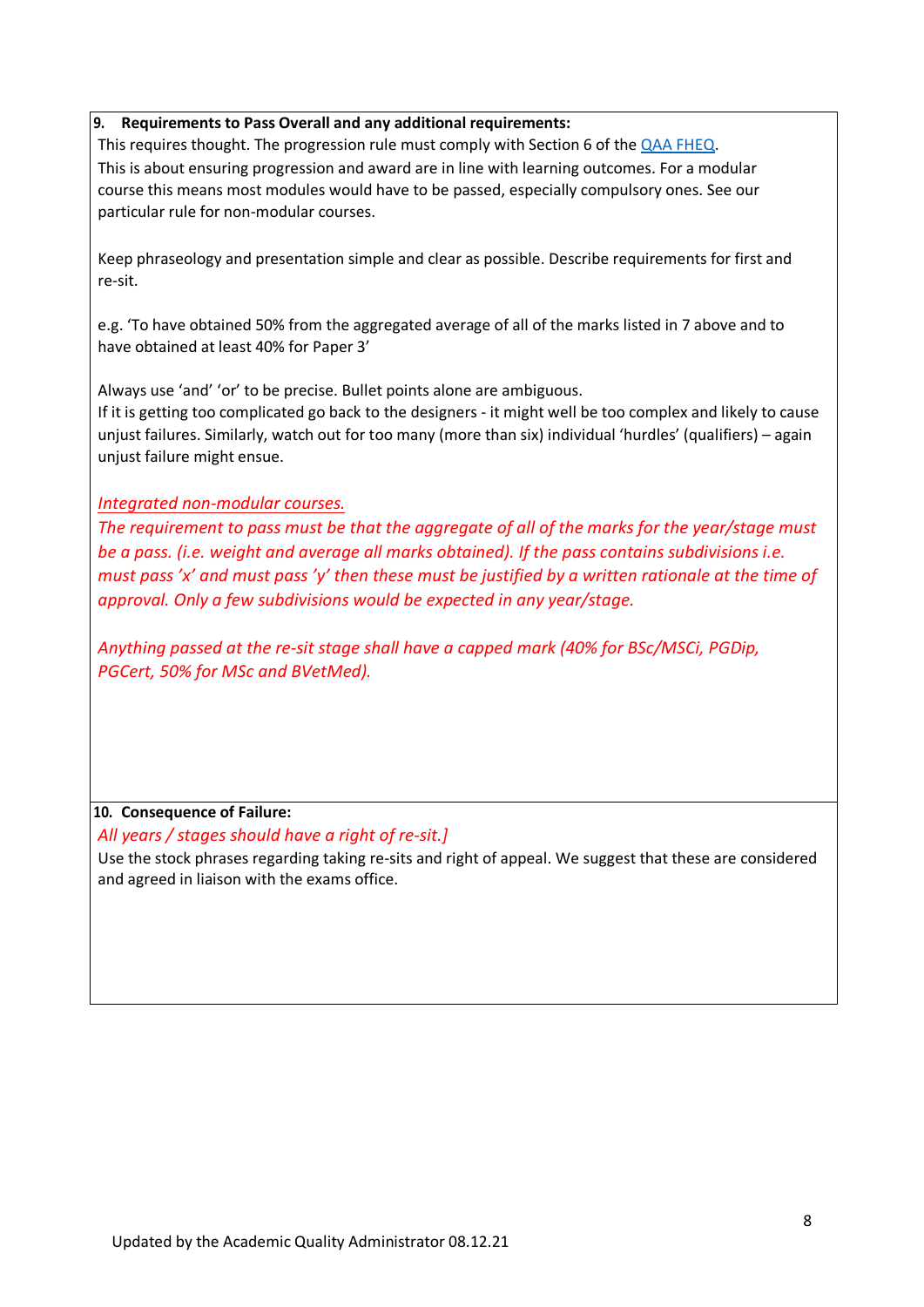**11. Honours Classification and Awards:**

State ranges of marks for classification, state entitlement to intermediate awards. For

a BSc be sure to specify any borderline rubrics clearly.

*Wherever a step-off award can be included it should be done. Weight years 0:30:70 in making final mark in BSc Honours degrees for students starting in 2016 or later. (Before then it was 10:35:55).*

*Classification thresholds for final awards should be in agreement with the tables below:*

| <b>Award</b>                                                       | <b>Pass threshold</b> | <b>Merit threshold</b> | <b>Distinction threshold</b> |
|--------------------------------------------------------------------|-----------------------|------------------------|------------------------------|
| <b>CertHE</b>                                                      | 40%                   | 60%                    | 70%                          |
| <b>DipHE</b>                                                       | 40%                   | 60%                    | 70%                          |
| <b>BVetMed</b>                                                     | 50%                   | 65%                    | 70%                          |
| <b>MSc</b>                                                         | 50%                   | 65%                    | 75%                          |
| Certificate(such as<br><b>Work Based Learning</b><br>and Research) | 40%                   | 60%                    | 70%                          |
| <b>FdSc (not leading to</b><br>registration)                       | 40%                   | 60%                    | 70%                          |
| <b>FdSc (leading to</b><br>registration)                           | 50%                   | 65%                    | 70%                          |

| <b>Award</b> | <b>Pass</b>          | <b>Third class</b>   | <b>Lower Second</b><br><b>Class</b> | <b>Upper Second</b><br><b>Class</b> | <b>First Class</b> |
|--------------|----------------------|----------------------|-------------------------------------|-------------------------------------|--------------------|
| <b>BSc</b>   | 40% (300<br>credits) | 40% (360<br>credits) | 50%                                 | 60%                                 | 70%                |
| <b>MSci</b>  | n/a                  | 40%                  | 50%                                 | 60%                                 | 70%                |

### **12. Disclosure of Marks:**

Use stock phrase about publication.

#### **13. Absence and Summative in-course assessment:**

Use stock statements on all sets of regulations except for rotations.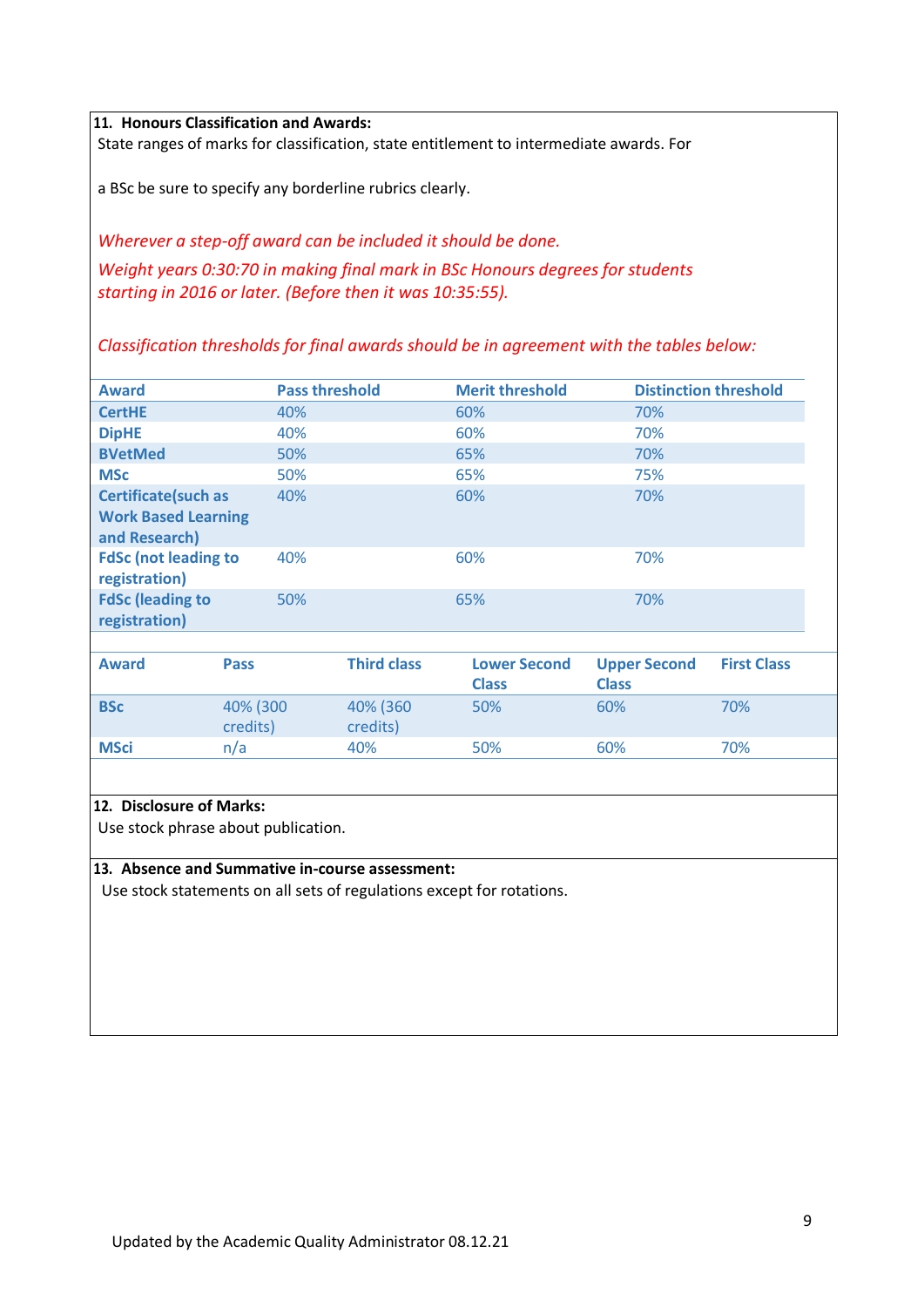## **14. Late Submission of work:**

Use stock statement and remember whether the 'bare pass' rule applies to any piece of work with 'high stakes'. (High stakes means if you fail that piece of work you could fail the year/part even if you did well in all other assessments. If not high stakes late work gets 0.

Work submitted after the due deadline will be penalised in accordance with the relevant section of *the General Assessment Regulations.* 

High stakes (major) pieces of work should be specified in this section for non-modular courses and highlighted in Part 3 for modular courses.

## **15. Other Requirements to Progress to the next stage:**

Put in here anything that is not related to assessment but required for progression. This would include for example i) amount of placements that must be completed ii) requirement to complete the courses within a given number of years. Please check the minimum and maximum registration

periods are in accordance with the General Regulations for Study and Award. Also state here what happens if a student does not meet the requirement e.g. requirement to take time

out and complete the requirement before they progress.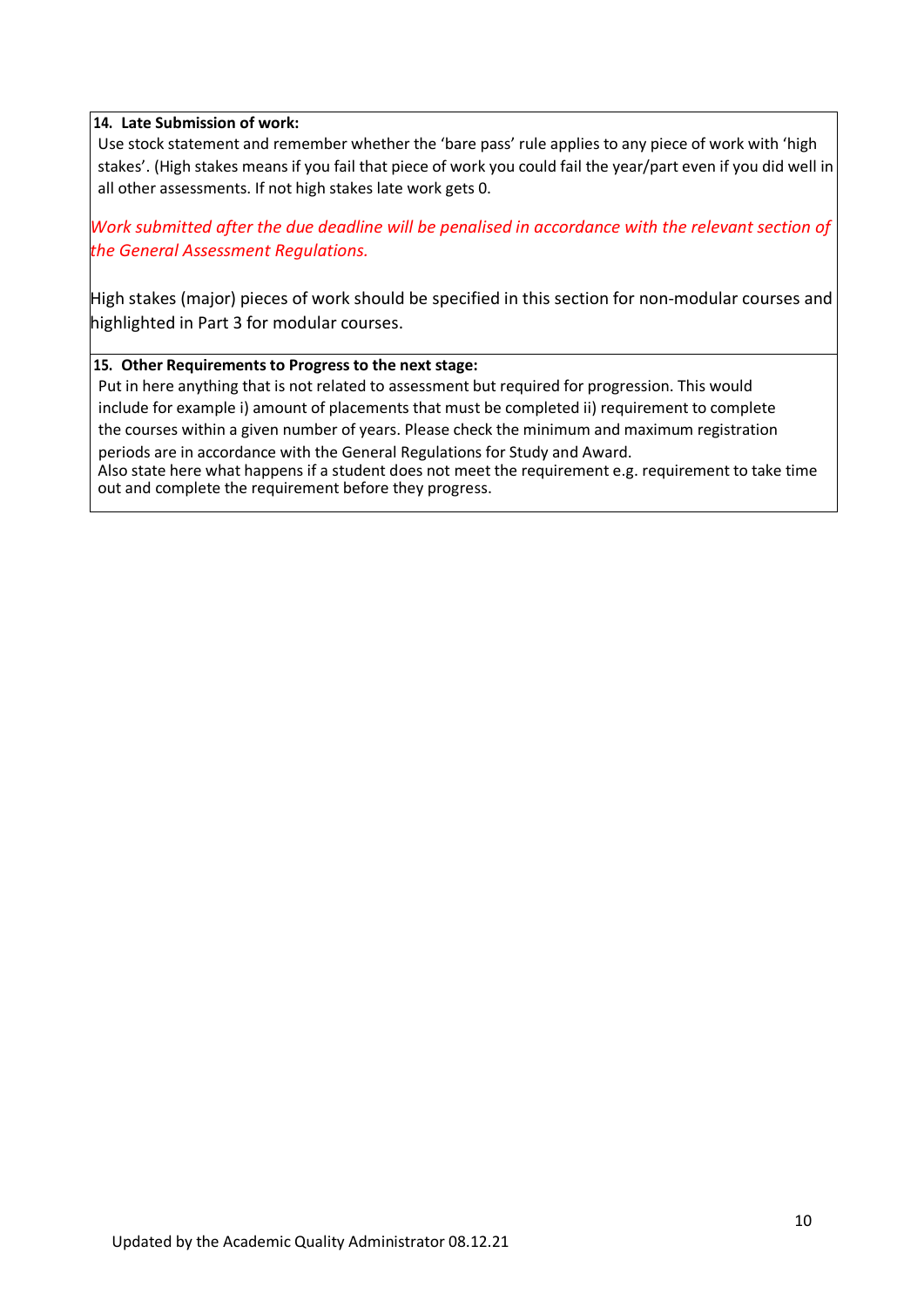#### **Process for updating Assessment & Award Regulations**

Annually in the Autumn term (September), the Academic Quality Administrator is to send out the following email to all Course Management Committee Chairs and Secretaries, Course Directors and Year Leaders, with copy to the Head of Exams and Academic Quality Manager and the relevant Programme Support Coordinator, to confirm if updates are required to Assessment and Award Regulations for the next academic year (i.e. the academic year to start in 12 months' time). The updated Assessment and Award Regulations are to be published well in advance of the start of the relevant academic year.

The Academic Quality Administrator should forward and save locally any emails they might receive in response to the Head of Exams and Academic Quality Manager for their consideration.

#### Email from Academic Quality Administrator:

**Subject:** To confirm if there are any proposed changes to **[insert the next academic year]**  Assessment and Award Regulations

#### Dear All

Please ensure that the following item is on the agenda for your forthcoming Course Management Committee meetings, this term.

# **ASSESSMENT AND AWARD REGULATIONS**

#### **To consider:**

To confirm if there are any proposed changes to current Assessment and Award Regulations for [**insert the next academic year]**:

Part 1 Assessment Regulations

Part 2 Award Maps (if applicable)

#### Part 3 Module Assessment Weightings (if applicable)

Course Management Committee Secretary is to forward any proposals for change(s) to the Head of Exams and the Academic Quality Manager for consideration this term, with a copy to the Academic Quality Administrator.

If you want to make changes to Parts 1 and 3, please contact the Head of Exams to discuss, be sure to copy the CMC secretary and Academic Quality Administrator into any email communications.

If you want to make changes to Part 2, please contact the Academic Quality Manager to discuss, be sure to copy the CMC secretary and Academic Quality Administrator into any email communications.

The Academic Quality Administrator is asked to chase CMC secretaries to find out if any proposed changes were confirmed.

Assessment and Award Regulations for **[insert the current academic year]** pdf can be found [HERE](https://www.rvc.ac.uk/about/the-rvc/academic-quality-regulations-procedures#panel-taught-course-regulations-current) on the internet for reference. If you require editable versions of the documents please kindly contact the exams office (for part 1 and 3 documents), or quality office (for Part 2 documents only).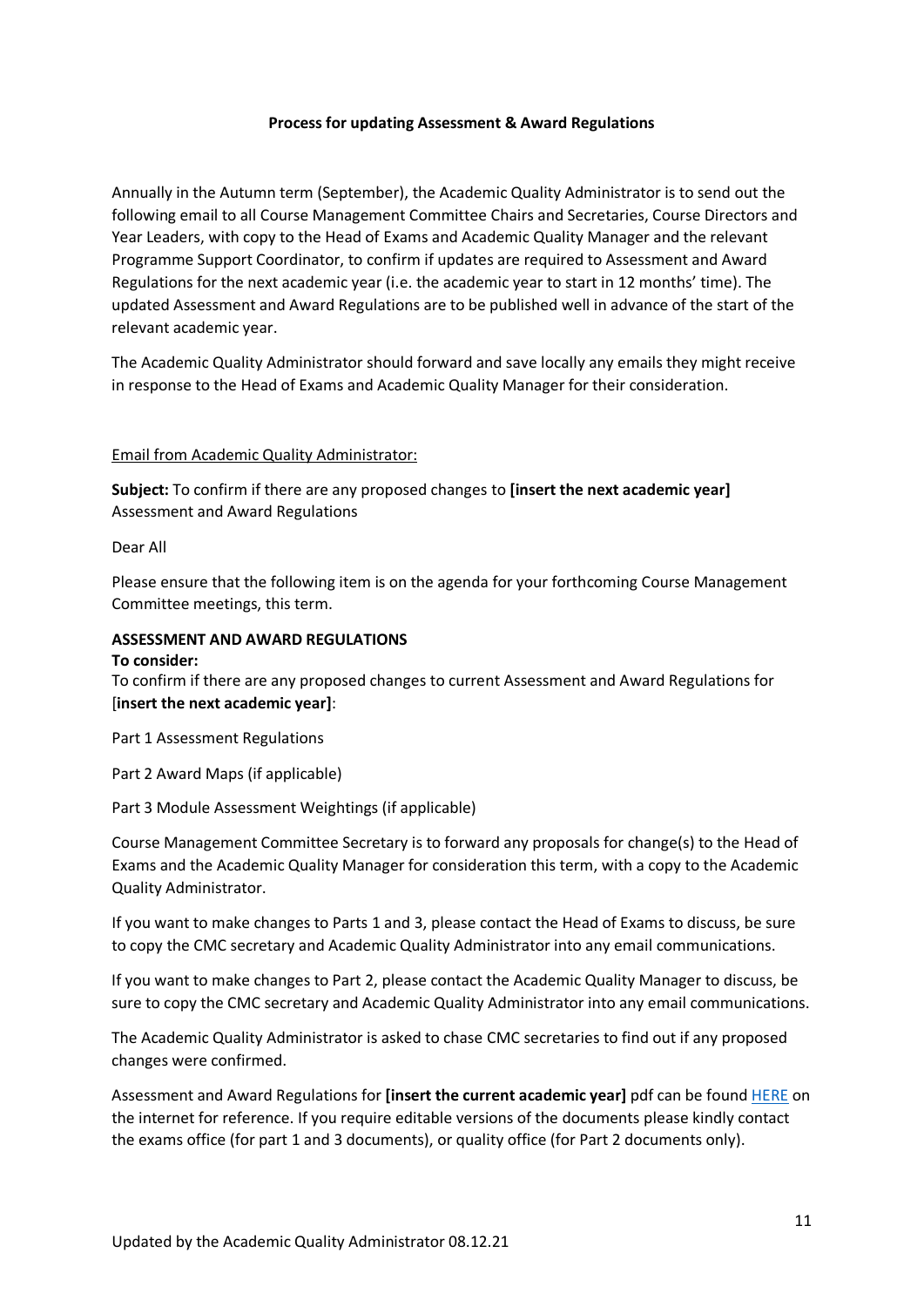#### **Stages of approval**

| Non-Modular award-bearing provision<br>(BVetMed, BSc Animal Health and Disease,<br>BSc/FdSc VN, MVetMed and PG Dip VCP) |                |                                                                                                                                                                                                                                                                                                                                                                    | <b>Modular award-bearing</b><br>provision                                                                                                                                                                                        | Modular award-bearing<br>provision                                                                                                                                                                                  | <b>Modular award-bearing</b><br>provision                                                                                                                                                                                            |
|-------------------------------------------------------------------------------------------------------------------------|----------------|--------------------------------------------------------------------------------------------------------------------------------------------------------------------------------------------------------------------------------------------------------------------------------------------------------------------------------------------------------------------|----------------------------------------------------------------------------------------------------------------------------------------------------------------------------------------------------------------------------------|---------------------------------------------------------------------------------------------------------------------------------------------------------------------------------------------------------------------|--------------------------------------------------------------------------------------------------------------------------------------------------------------------------------------------------------------------------------------|
|                                                                                                                         |                |                                                                                                                                                                                                                                                                                                                                                                    | <b>Part 1: Assessment Regulations</b>                                                                                                                                                                                            | Part 2: Award Maps                                                                                                                                                                                                  | Part 3: Module Assessment<br>Weightings                                                                                                                                                                                              |
|                                                                                                                         | $\mathbf{1}$   | Academic Quality Administrator emails all CMC/RDC Chairs and Secretaries, Course Directors and Year Leaders, with copy to the Head of Exams,<br>Academic Quality Manager and Programme Support Coordinator, to ask if updates are required to Assessment and Award Regulations for the next<br>academic year (i.e. the academic year to start in 12 months' time). |                                                                                                                                                                                                                                  |                                                                                                                                                                                                                     |                                                                                                                                                                                                                                      |
|                                                                                                                         | $\overline{2}$ | CMC to consider if changes to A&ARegs<br>are suggested for the next academic<br>year.                                                                                                                                                                                                                                                                              | CMC to consider if changes to<br>A&ARegs (Part 1) are suggested<br>for the next academic year.                                                                                                                                   | CMC to consider if changes to<br>A&ARegs (Part 2) are suggested<br>for the next academic year.                                                                                                                      | CMC to consider if changes to<br>A&ARegs (Part 3) are suggested<br>for the next academic year.                                                                                                                                       |
|                                                                                                                         | 3              | CMC Secretary to provide Exams Office<br>with CMC minutes to detail the<br>suggested changes, or to note if there<br>were no suggested changes.                                                                                                                                                                                                                    | CMC Secretary to provide Exams<br>Office with CMC minutes to detail<br>the suggested changes, or to<br>note if there were no suggested<br>changes.                                                                               | CMC Secretary to provide<br><b>Academic Quality Manager</b><br>with CMC minutes to detail the<br>suggested changes, or to note if<br>there were no suggested<br>changes.                                            | CMC Secretary to provide<br>Exams Office with CMC minutes<br>and Part 3 document to detail<br>the suggested changes, or to<br>note if there were no suggested<br>changes.                                                            |
|                                                                                                                         | 4              | Exams Office to forward A&ARegs to<br>LTAC for approval (if after discussions<br>with the course management, the<br>A&ARegs do not comply with the Part 1<br>A&ARegs Design Rules).                                                                                                                                                                                | Exams Office to forward<br>A&ARegs to MSMC for approval<br>(if after discussions with the<br>course management, the<br>A&ARegs do not comply with the<br>Part 1 A&ARegs Design Rules).                                           | Academic Quality Manager to<br>check suggested changes<br>against the College's credit<br>regulations. If further approval<br>is required, the AQ Manager<br>forwards the A&ARegs and<br>suggested changes to MSMC. | Exams Office to forward<br>A&ARegs to MSMC for approval<br>(if after discussions with the<br>course management, the<br>A&ARegs do not comply with<br>the guidance for design of<br>assessment within modules).                       |
|                                                                                                                         | 5              | Academic Quality Administrator cross<br>checks content within the AARs against<br>published programme specifications.                                                                                                                                                                                                                                              | Academic Quality Administrator<br>cross checks content within the<br>AARs against published<br>programme specifications.                                                                                                         | <b>Academic Quality</b><br>Administrator cross checks<br>content within the AARs<br>against published programme<br>specifications.                                                                                  | <b>Academic Quality</b><br>Administrator cross checks<br>content within the AARs<br>against published programme<br>specifications.                                                                                                   |
|                                                                                                                         | 6              | Exams Office to forward final versions to<br>Academic Quality Administrator to<br>publish final version (PDF) of the<br>A&ARegs on the College's website(notify<br>CMC/ and Secretary, Course<br>Director/Year Leader).                                                                                                                                            | Exams Office to forward final<br>version to Academic Quality<br>Administrator to publish final<br>version (PDF) of the A&ARegs on<br>the College's website, (notify<br>CMC Chair and Secretary, Course<br>Director/Year Leader). | <b>Academic Quality</b><br>Administrator to publish final<br>version (PDF) of the A&ARegs<br>on the College's website,<br>(notify CMC Chair and<br>Secretary, Course Director/Year<br>Leader).                      | Exams Office to forward final<br>versions to Academic Quality<br>Administrator to publish final<br>version (PDF) of the A&ARegs<br>on the College's website,<br>(notify CMC Chair and<br>Secretary, Course Director/Year<br>Leader). |

CMC = Course Management Committee

RDC = Research Degrees Committee

LTAC = Learning Teaching and Assessment Committee

MSMC = Module Scheme Management Committee